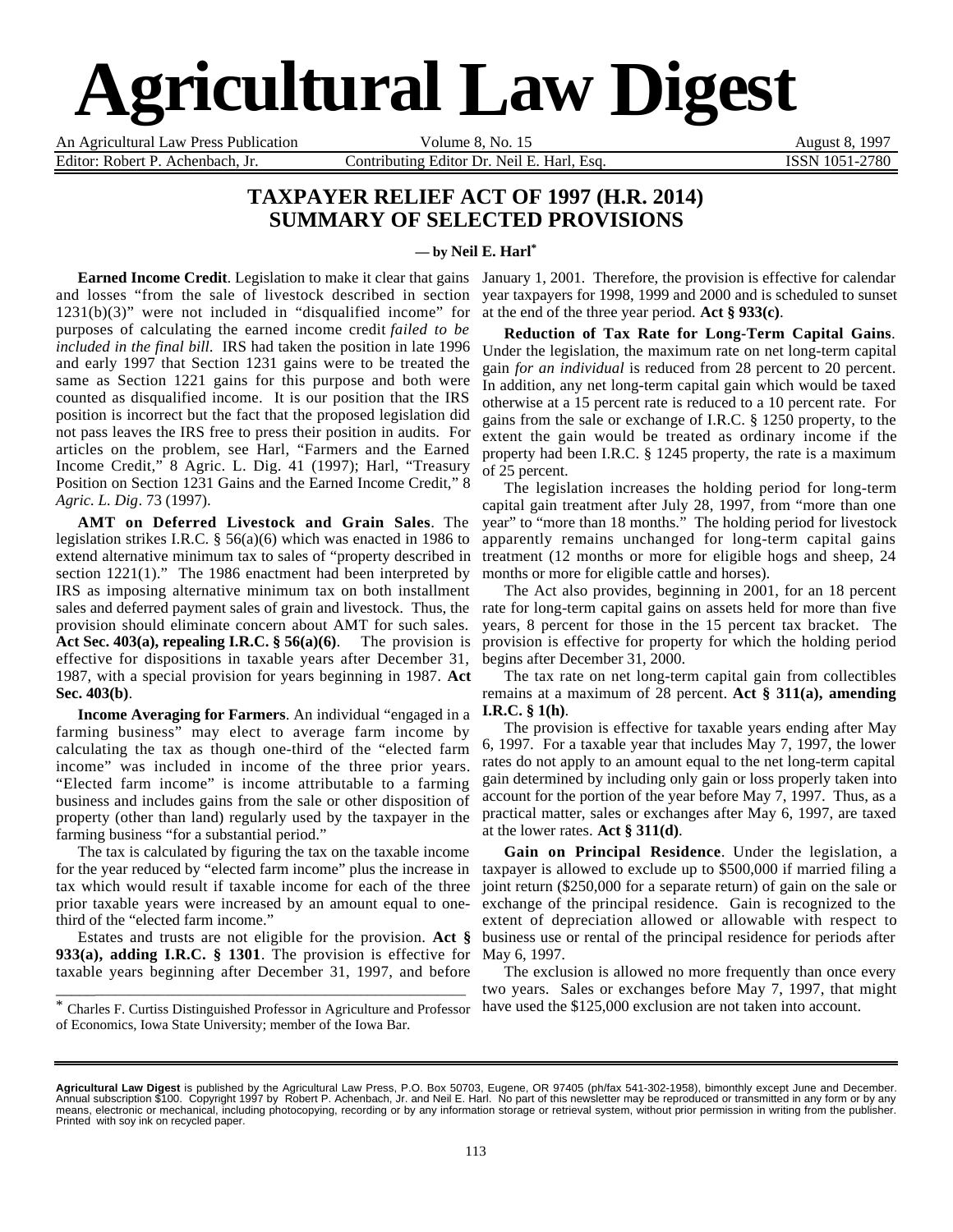To be eligible for the exclusion, a taxpayer must have owned the residence and occupied it as the principal residence for at least two of the last five years prior to sale or exchange.

The legislation repeals the provision which has allowed sale or exchange of the residence without gain (I.R.C. § 1034). **Act § 312(a), amending I.R.C. §§ 121, 1034**. The provision is effective for sales and exchanges after May 6, 1997. At the election of the taxpayer, the provision does not apply to a sale or exchange after the date of enactment if pursuant to a binding contract as of the date of enactment or gain would not be recognized under I.R.C. § 1034. **Act § 312(d)**.

**Estate and Gift Tax Unified Credit**. The Act increases the federal estate and gift tax unified credit to the following levels expressed as "the applicable exclusion amount"—

| <b>Year of Gift or Death</b> | <b>Applicable Exclusion Amount</b> |
|------------------------------|------------------------------------|
|                              |                                    |
|                              |                                    |
|                              |                                    |
|                              |                                    |
|                              |                                    |
|                              |                                    |
|                              |                                    |
|                              |                                    |
|                              |                                    |

The threshold level for filing a federal estate tax return, Form 706, is increased to the "applicable exclusion amount."

The 5 percent surtax rules are amended to conform with the increased applicable exclusion amount. **Act Sec. 501(a), amending I.R.C. §§ 2010(a), 2010(c), 6018(a), 2001(c), 2102(c)(3), 2505(a)**. In general, the provision is effective for estates of decedents dying and gifts made after December 31, 1997. **Act Sec. 501(f)**.

**Family-Owned Business Exclusion**. The Act authorizes an exclusion from a decedent's taxable estate for the difference between the available unified credit amount (\$625,000 for 1998) and \$1.3 million. The family-owned business exclusion is available for the value of a qualified family-owned business interest. In several respects, the rules parallel those for special use valuation.

*Requirements for eligibility*. To be eligible, the aggregate value of the decedent's qualified family-owned business interests must comprise more than 50 percent of a decedent's adjusted gross estate and that amount or more must pass to or were acquired by qualified heirs, the decedent must have been a U.S. citizen or resident at the time of death and the decedent or a member of the decedent's family must have owned and materially participated in the trade or business for at least five of the eight years preceding the decedent's retirement, disability or death. The 50 percent test is applied by adding all transfers of qualified family-owned business interests made by the decedent to qualified heirs at the time of the decedent's death plus certain lifetime gifts of qualified family-owned business interests made to members of the decedent's family. There is no "qualified use" test as under special use valuation.

To be a "qualified family-owned business interest," the principal place of business must be in the United States and ownership must be held to the extent of at least 50 percent by the decedent and members of the decedent's family, 70 percent by two families or 90 percent by three families. The decedent's family must own at least 30 percent of the trade or business for purposes of the 70 percent and 90 percent tests.

In applying the ownership tests in a corporation, the decedent and members of the decedent's family must own the required percentage of the total combined voting power of all classes of stock entitled to vote and the required percentage of the total value of all shares of all classes of stock of the corporation. For a partnership, the decedent and members of the decedent's family must own the required percentage of the capital interest and the required percentage of the profits interest in the partnership.

For entities in which a trade or business owns an interest in another trade or business, a "look-through" test is employed with each trade or business owned by the decedent and members of the decedent's family separately tested to determine whether that trade or business meets the requirements of a qualified familyowned business interest. Any interest that a trade or business owns in another trade or business is disregarded in determining whether the first trade or business is a qualified family-owned business interest. The value of any qualified family-owned business interest held by an entity is treated as owned proportionately by or for the entity's partners, shareholders or beneficiaries.

A trade or business interest does not qualify if the stock or securities of the business were publicly traded at any time within three years of the decedent's death. Other than for banks and domestic building and loan associations, an interest in a trade or business does not qualify if more than 35 percent of the adjusted gross income of the business for the year of the decedent's death was personal holding company income (as defined in I.R.C. § 543).

The value of a trade or business for purposes of the estate tax exclusion is reduced to the extent the business holds passive assets or excess cash or marketable securities. The value of a qualified family-owned business interest does not include any cash or marketable securities in excess of the reasonably expected day-to-day working capital needs of the trade or business. The Committee report acknowledges that the Bardahl formula approach (*Bardahl Mfg. Corp., 24 T.C.M. 1030 [1965]*) may be used in making the determinations. The same approach is now accepted for purposes of calculating an interest in a closely-held business for purposes of installment payment of federal estate tax. *Ltr. Rul. 9250022, September 11, 1992*.

The provision contains a "material participation" requirement which is similar to the special use valuation material participation requirement under I.R.C. § 2032A. It is important to note that material participation cannot be achieved through an agent under the special use valuation rules. The same limitation appears to apply to the family-owned business exclusion. For purposes of the family-owned business exclusion, material participation is required by the decedent or member of the decedent's family for five or more of the last eight years preceding the decedent's retirement, disability or death. The meaning given material participation for purposes of the family-owned business exclusion is the same as for special use valuation. The Committee Report (S. 949, Committee on Finance, U.S. Senate, Report 105-33, p. 43) states that "...an individual generally is considered to be materially participating in the business if he or she personally manages the business fully, regardless of the number of hours worked, as long as any necessary functions are performed."

As noted, the family-owned business exclusion rules do not contain a "qualified use" or "at risk" requirement. However, the provision does specify that the two-year "grace period" rules under special use valuation are to apply to the family-owned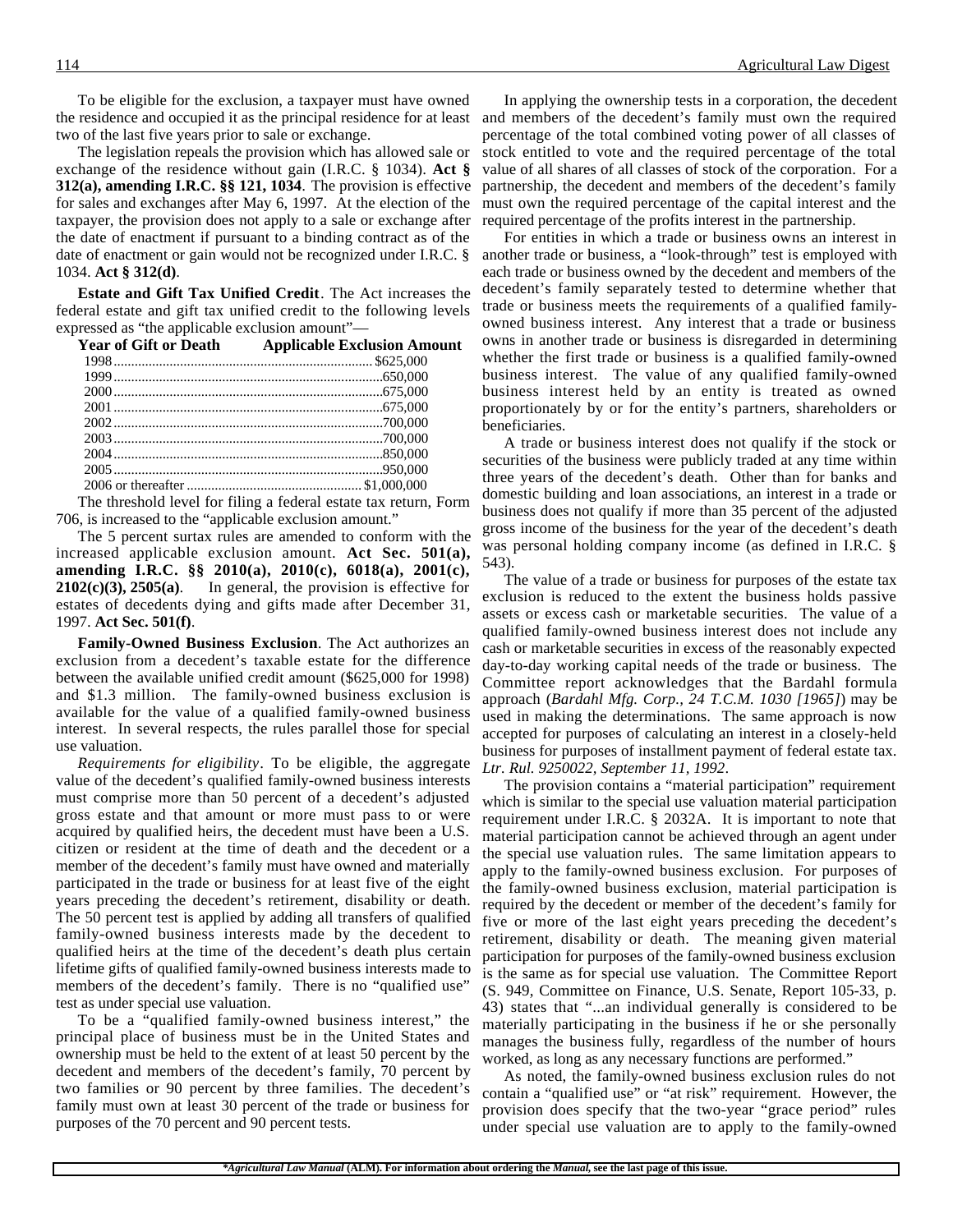business exclusion. The Senate Finance Committee Report (p. Lapses in material participation in the post-death period are 44) states that "if a qualified heir rents qualifying property to a member of the qualified heir's family on a net cash basis, and that family member materially participates in the business, the material participation requirement will be considered to have been met with respect to the qualified heir for purposes of this provision." That language seems to support the position that the presence of a cash rent lease does not preclude a finding of material participation.

The term "member of family" has the same meaning as for purposes of special use valuation and includes the individual's spouse; lineal ancestors; lineal descendants of the individual, the individual's spouse and the individual's parents; and the spouses of lineal descendants.

The term "qualified heir" is also defined as under special use valuation except that, for purposes of the family-owned business exclusion, the term includes an "active employee of the trade or business to which the qualified family-owned business interest relates if such employee has been employed by such trade or business" for at least 10-years before the decedent's death.

*Recapture rules*. The family-owned business exclusion rules levy a recapture tax if, within 10-years of the decedent's death and before the qualified heir's death, a recapture event occurs. Recapture is triggered if there is absence of material participation by the qualified heir or a member of the qualified heir's family for more than three years in any eight year period ending after death; (2) the qualified heir disposes of a portion of a qualified familyowned business interest other than to a member of the qualified heir's family or through a qualified conservation contribution; (3) the qualified heir loses U.S. citizenship; or (4) the principal place of business of the family-owned business interest ceases to be located in the United States. Again, there is no qualified use or at risk requirement in the post-death period. The legislation incorporates the two-year "grace period" under special use valuation. However, for special use valuation purposes, the twoyear grace period applies only for purposes of the "qualified use" test. Inasmuch as that test is not imposed in the case of the family-owned business exclusion, there is a question about the meaning of the two-year grace period in the context of the familyowned business exclusion. This apparent ambiguity should be resolved.

The rules specify that the provisions applicable to special use valuation which allow active management to substitute for material participation for some qualified heirs apply also to the family-owned business exclusion.

The recapture tax is calculated in a manner similar to special use valuation recapture. Interest must be paid at the regular rate on underpayment of federal tax from the due date of the tax until paid.

The recapture rules for the family-owned business exclusion phase down the recapture tax based on the number of years of material participation.

Recapture event occurring

| Percentage of Recapture |
|-------------------------|
| Tax Due                 |
|                         |
|                         |
|                         |
|                         |
|                         |
|                         |

It is pointed out that the provision is ambiguous in that it uses "year of material participation" to calculate the recapture tax.

allowed without recapture for up to three years (absence of material participation for more than three years in any eight year period ending after death triggers material participation).

Under the family-owned business exclusion rules, recapture apparently is calculated on a proportionate basis in the event of a partial disposition. As drafted, the family-owned business exclusion rules do not contain an exception to post-death recapture for sales or exchanges of inventory or property used in the business (such as machinery and equipment). Language in the conference committee report supports the view that sales or exchanges of inventory grain or livestock and sales or exchanges of assets used in the business (other than land) in the course of business should not lead to recapture—

"The conferees clarify that a sale or disposition, in the ordinary course of business, of assets such as inventory or a piece of equipment used in the business (e.g., the sale of crops or a tractor) would not result in recapture of the benefits of the qualified family-owned business exclusion." Conference Committee Report of the Taxpayer Relief Bill, Rep't \_\_, 105th Cong., 1st Sess. (1997).

With no statutory provision, however, a question is raised whether language in the conference committee report will be sufficient. An amendment to the statute may be necessary.

The family-owned business exclusion contains rules drawn from special use valuation for tax-free exchanges and involuntary conversions and for purposes of the election and agreement of personal liability. Several other provisions including authority for a special lien for the additional estate tax are also included. **Act § 502(a), enacting I.R.C. § 2033A**. The provision is effective for estates of decedents dying after December 31, 1997. **Act § 502(c)**.

**Cash Rental of Special Use Valuation Land**. The legislation specifies that rental of land on a "net cash basis" by a surviving spouse or a lineal descendant of the decedent to a member of the family of such spouse or descendant does not cause recapture of special use valuation benefits during the recapture period after death. Legislation enacted in 1988 had allowed a surviving spouse to cash rent to a member of the surviving spouse's family. The 1997 provision broadens the opportunity for post-death cash rent leasing.

The legislation also makes clear that a legally adopted child is treated the same as a "child of such individual by blood" for purposes of the 1997 cash rent rule. **Act § 504(a), amending I.R.C. § 2032A(c)(7)**. The provision is made retroactive to leases entered into after December 31, 1976. **Act § 504(c)**.

**Correcting Special Use Valuation Elections**. The legislation broadens the opportunity to correct omissions in special use valuation elections within 90 days after a request from the Internal Revenue Service. The Act specifies that if an election is made in a timely manner and the notice of election does not contain all required information or one or more signatures are not included on the agreement filed, the executor of the estate may submit the information within the 90-day period.

In litigation under the predecessor provision, the courts have agreed that some items of information, notably failure of a qualified heir to sign the agreement and failure to identify comparable properties and to base special use valuation on actual cash rents on comparable property, could not be submitted during the 90-day period. **Act § 1313(a), amending I.R.C. § 2032A(d)(3)**. The amendment is effective for deaths after the date of enactment of the Act. **Act § 1313(b)**.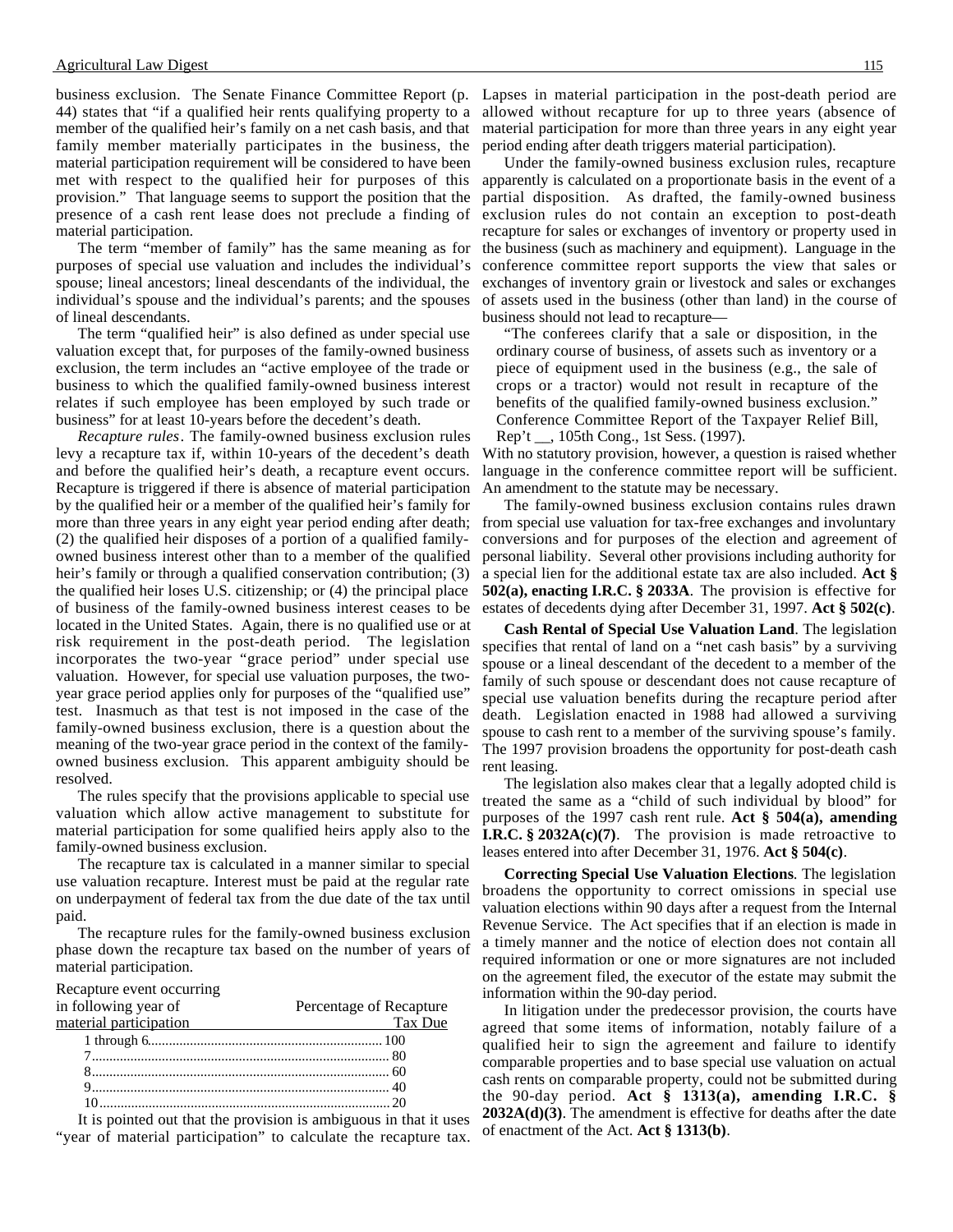**Reduced Interest on Installment Payment of Federal Estate Tax**. Under the legislation, interest at two percent is imposed on the amount of deferred estate tax attributable to the first \$1,000,000 in value of taxable estate attributable to a closelyheld business. Thus, the first \$1,000,000 in value is eligible in excess of the amount covered by the unified credit and any exclusions.

The interest rate imposed on the amount of deferred estate tax attributable to the taxable value of a closely-held business in excess of \$1,000,000 is reduced to 45 percent of the rate applicable to underpayments of federal tax. **Act § 503(a), amending I.R.C. § 6601(j)**. The provision is effective for deaths after December 31, 1997. **Act § 503(d)(1)**.

Those with elections in effect at the four percent rate based on deaths before 1998 can make a one-time election to use the two percent rate for the amount originally eligible, not the increased eligibility amount under the 1997 legislation (and to forego the interest deduction for installments due after the date of the election), before January 1, 1999. **Act § 503(d)(2).**

**No Deduction for Interest on Deferred Federal Estate Tax**. The legislation also specifies that interest paid on federal estate tax deferred under I.R.C. § 6166 is not deductible for either federal estate tax or federal income tax purposes. **Act § 503(b), amending I.R.C. §§ 2053(c)(1)(D), 163(h)(2)**.

The provision is effective for deaths after December 31, 1997. **Act § 503(d)(1)**.

**Maximum Special Use Valuation Reduction in Gross Estate**. The legislation provides for indexing the maximum \$750,000 amount by which gross estates may be reduced by special use valuation of land. **Act Sec. 501(b), amending I.R.C. § 2032A(a)(3)**. The provision is effective for estates of decedents dying in a calendar year after 1998. **Act Sec. 501(b)**.

legislation provides for indexing the \$10,000 federal gift tax annual exclusion. The adjustment is to be rounded to the next lowest multiple of \$1,000. **Act Sec. 501(c), amending I.R.C. § 2503(b)**. The provision is effective for gifts made in a calendar year after 1998. **Act Sec. 501(c)**.

**Inflation Adjustment for Generation Skipping Transfer Tax**. The Act indexes for inflation the \$1,000,000 exemption allowed for generation skipping transfer tax purposes. The adjustment is to be rounded to the next lowest multiple of \$1,000. **Act Sec. 501(d), amending I.R.C. § 2631(c)**. The provision is effective for deaths after calendar year 1998. **Act Sec. 501(d)**.

**Inflation Adjustment for Amount Eligible for Reduced Interest Rate Under Installment Payment of Federal Estate Tax**. The legislation indexes for inflation the \$1,000,000 amount of taxable estate eligible for the reduced interest rate on unpaid federal tax for purposes of 15-year installment payment of federal estate tax. The adjustment is to be rounded to the next lowest multiple of \$10,000. **Act § 501(e), amending I.R.C. § 6601(j)(3)**. The provision is effective for decedents dying after December 31, 1997. **Act § 501(f)**.

**One-Year Deferral on Gains from Livestock Sold Because of Weather-Related Conditions**. The legislature amends I.R.C. § 451(e) to broaden the one-year deferral for sales of livestock to include sales because of "drought, flood, or other weather-related conditions." Previously, the one-year deferral was only for sales because of drought. **Act Sec. 913(a), amending I.R.C. § 451(e)**.

The provision is effective for sales and exchanges after December 31, 1996. **Act Sec. 913(c)**.

**Two-Year Reinvestment of Draft, Dairy and Breeding Livestock**. The Act broadens the provision authorizing a two-year re-investment without gain for proceeds from the sale of draft, dairy and breeding livestock to include sales on account of "weather-related conditions." Previously, the provision was limited to sales because of drought. **Act Sec. 913 (b), amending I.R.C. § 1033(e)**. The provision is effective for sales and exchanges after December 31, 1996. **Act Sec. 913(c)**.

**Rural Mail Carriers**. The Act allows a deduction equal to the amount of "qualified reimbursements" for U.S. Postal Service employees performing "services involving the collection and delivery of mail on a rural route." The legislation deals primarily with equipment maintenance allowances. **Act Sec. 1203(a), amending I.R.C. § 162**. The provision is effective for taxable years beginning after December 31, 1997. **Act Sec. 1203(c)**.

**Charitable Driving**. The legislation increases the standard mileage rate for the use of passenger automobiles for charitable driving to 14 cents per mile. **Act Sec. 973(a), amending I.R.C. § 170(i)**. The provision is effective for taxable years beginning after December 31, 1997. **Act Sec. 973(b)**.

**Termination of Farm Corporation Suspense Accounts.** The Act repeals the provision allowing farm corporations required to change to accrual accounting to establish a suspense account.

Farm corporations with suspense accounts are required to report the account into income ratably over a 20-year period beginning in the first taxable year beginning after June 8, 1997. The Act also repeals the present-law requirement that a portion of a suspense account be reported into income if the gross receipts of the corporation diminish.

**Inflation Adjustment for Gift Tax Annual Exclusion**. The receipts over \$25 million per year that have been on the cash Generally, the legislation affects farm corporations with gross method of accounting. **Act Sec. 1081(a), amending I.R.C. § 447(i)**. The provision is effective for taxable years ending after June 8, 1997. **Act. Sec. 1081(b)**.

> **GSTT Transfers to Individuals with Deceased Parents**. The legislation extends the "predeceased parent" exception to transfers to collateral heirs, provided the decedent has no living lineal descendants at the time of the transfer. An example in the Senate Finance Committee Report (Rept. 105-33, 105th Cong., 1st Sess. (1997), pp. 50-51) states—

"For example, the exception applies to a transfer made by an individual (with no living lineal heirs) to a grandniece where the transferor's nephew or niece who is the parent of the grandniece is deceased at the time of the transfer."

The Act also extends the predeceased parent exception to taxable terminations and taxable distributions, if the parent of the relevant beneficiary was dead at the earliest time that the transfer (from which the beneficiary's interest in the property was established) was subject to estate or gift tax. **Act § 511(a), amending I.R.C. § 2651(e)**. The provision is effective for terminations, distributions and transfers occurring after December 31, 1997. **Act § 511(c)**.

**Reduction in Estate Tax for Land Subject to Permanent Conservation Easement**. The legislation allows the exclusion from the taxable estate of up to 40 percent of the value of land subject to a qualified conservation easement meeting the following requirements— (1) the land must be located within 25 miles of a metropolitan area or a national park or wilderness area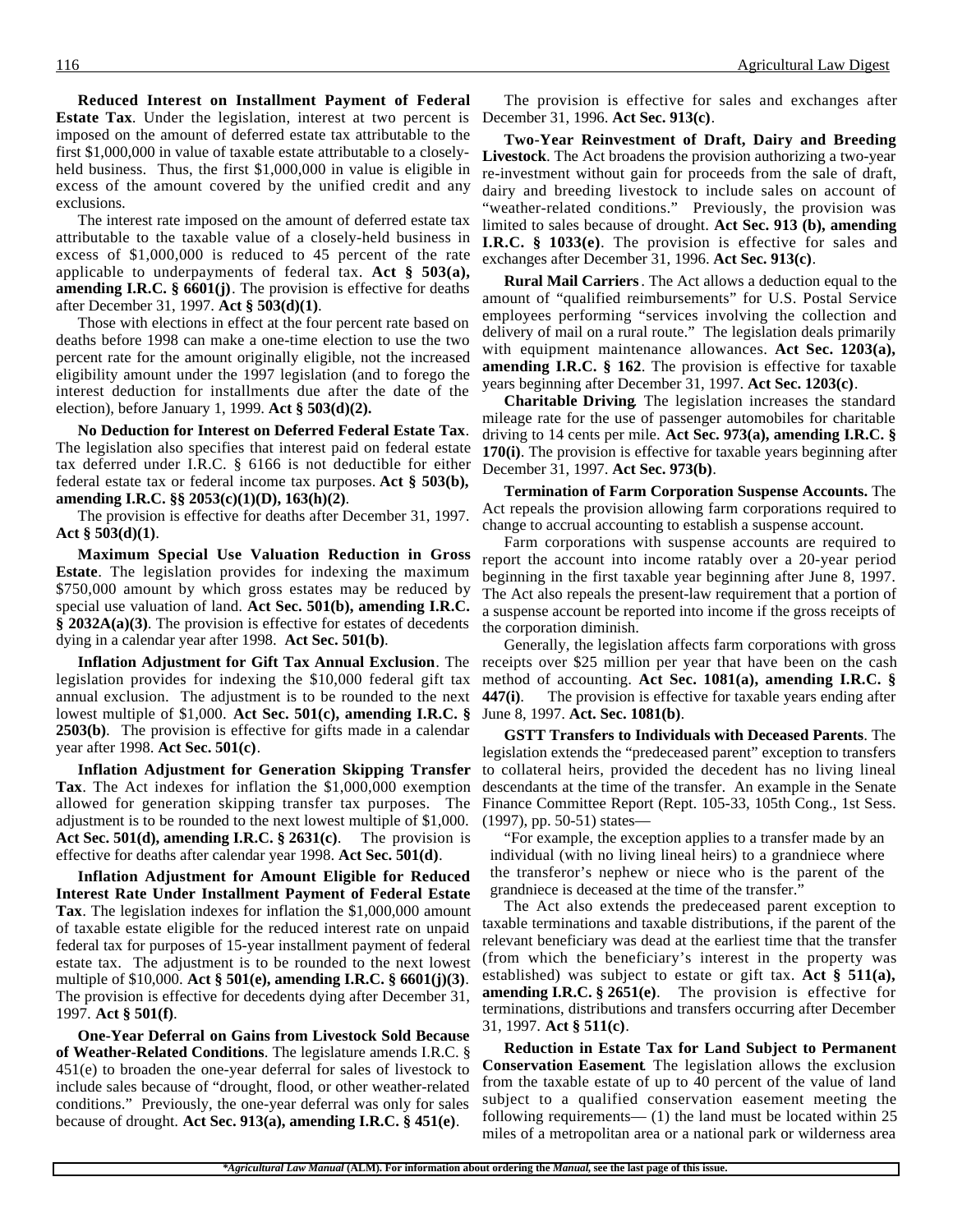#### Agricultural Law Digest 117

or is within 10 miles of an Urban National Forest; (2) the land has been owned by the decedent or a member of the decedent's family during the three year period ending on the date of the decedent's death; and (3) a "qualified conservation easement" of a qualified real property interest was granted by the decedent or member of the decedent's family. To the extent the value of land is excluded from the estate, the basis is not adjusted at death.

The exclusion (of up to 40 percent) may be taken only to the extent that the total exclusion for the qualified conservation easement plus the exclusion for the family-owned business does not exceed the following limits—

In the event the value of the conservation easement is less than 30 percent of the value of the land without the easement, reduced by the value of any retained development rights, the exclusion percentage is reduced. The reduction in percentage is equal to two percentage points for each point that the ratio falls below 30 percent. Thus, the exclusion percentage is zero if the value of the easement is 10 percent or less of the value of the land before the easement less the value of retained development rights.

The granting of a qualified conservation easement is not treated as a disposition for purposes of special use valuation recapture and the existence of a qualified conservation easement does not prevent the property from subsequently qualifying for special use valuation.

The provision further allows a charitable deduction for a permanent conservation easement on property where a mineral interest has been retained and surface mining is possible but its probability is "so remote as to be negligible." **Act § 508(a), amending I.R.C. § 2031(c)**. The provision is effective for deaths after December 31, 1997 and easements granted after December 31, 1997. **Act § 508(e)**.

**Closing Partnership Tax Year**. The legislation specifies that the taxable year of a partnership closes with respect to a partner whose entire interest in the partnership terminates, whether by reason of death, liquidation or otherwise. The provision does not change the rule on the closing of the partnership taxable year in Chapter 7 or 11 bankruptcy by virtue of a partner's transfer of a partnership interest. **Act § 1246(a), amending I.R.C. § 706(c)(2)(A)**. The amendment is effective for partnership taxable years beginning after December 31, 1997. **Act § 1246(c)**.

**Small Partnership Exception**. The legislation makes it possible for a "small partnership" under the unified audit rules (with 10 or fewer partners, each of whom is a natural person other than a nonresident alien or an estate) to have a C corporation as a partner or to specially allocate items without jeopardizing the exception. The provision retains the rule of prior law prohibiting a flow-through entity (other than for an estate of a deceased partner) from being a partner for purposes of the small partnership exception. **Act § 1234(a), amending I.R.C. § 6231(a)(1)(B)(i)**. The provision is effective for partnership taxable years ending after the date of enactment of the Act. **Act § 1234(b)**.

**Electing Large Partnerships**. The legislation modifies in several respects the income tax treatment of an electing large partnership (number of partners of 100 or more). All elections affecting the computation of taxable income or credits are made by the partnership. In general, the taxable income of an electing

large partnership is computed in the same manner as that of an individual except that specified items are separately stated and several modifications are made including disallowance of the deduction for personal exemptions, the net operating loss deduction and certain itemized deductions. **Act § 1221(a), amending I.R.C. §§ 771-777**. The provisions are effective for partnership taxable years beginning after December 31, 1997. **Act § 1221(c)**.

**Simplified Audit Procedures for Electing Large Partnerships**. The legislation creates a new audit system for electing large partnerships (defined the same way for audit and reporting purposes as including partnerships with 100 or more partners). Electing large partnerships and their partners are subject to unified audit rules with the tax treatment of partnership items determined at the partnership level, rather than the partner level. **Act § 1222, amending I.R.C. §§ 6240, 6241, 6242, 6245, 6246, 6247, 6249, 2651, 6255, 6256**. The provision is effective for partnership taxable years ending on or after December 31, 1997. **Act § 1226**.

**Due Date for Large Partnership Information Returns**. The legislation specifies that an electing large partnership must furnish information returns to partners on or before "the first March 15 following the close of such taxable year." **Act § 1223(a), amending I.R.C. § 6031(b)**. The provision is effective for partnership taxable years ending on or after December 31, 1997. **Act § 1226**.

**Revaluing Taxable Gifts**. The legislation specifies that once the statute of limitations has run for assessment of federal gift tax, the gift may not be revalued for purposes of calculating federal estate tax at death. A series of court cases had held otherwise.

Under the legislation, if a gift is required to be shown on a federal gift tax return, and it is not shown on the return, the gift tax may be assessed at any time. **Act § 506(a), adding I.R.C. § 2001(f)**. The provision is effective for gifts made after the date of enactment of the act. **Act § 506(e)**.

**Deductibility of Health Insurance Costs**. The deductibility of health insurance costs for self-employed taxpayers is increased to 100 percent in 2007 and thereafter in accordance with the following schedule—

| <b>Percent Deductible</b> |
|---------------------------|
|                           |
|                           |
|                           |
|                           |
|                           |
|                           |

#### **Act § 934(a), amending I.R.C. § 162(l)(1)(B)**.

The provision is effective for taxable years beginning after December 31, 1996. **Act § 934(b)**.

**Environmental Remediation Costs**. Under the Act, a taxpayer may elect to treat any "qualified environmental remediation expenditure" as currently deductible, not chargeable to capital account. The term "qualified environmental expenditure" includes expenses paid or incurred in connection with abatement or control of hazardous substances at a qualified contaminated site other than for expenditures for depreciable property. Section 1245 rules apply on sale of the property as to the expenditure.

A "qualified contaminated site" is any area held for use in a trade or business or for the production of income and is within a